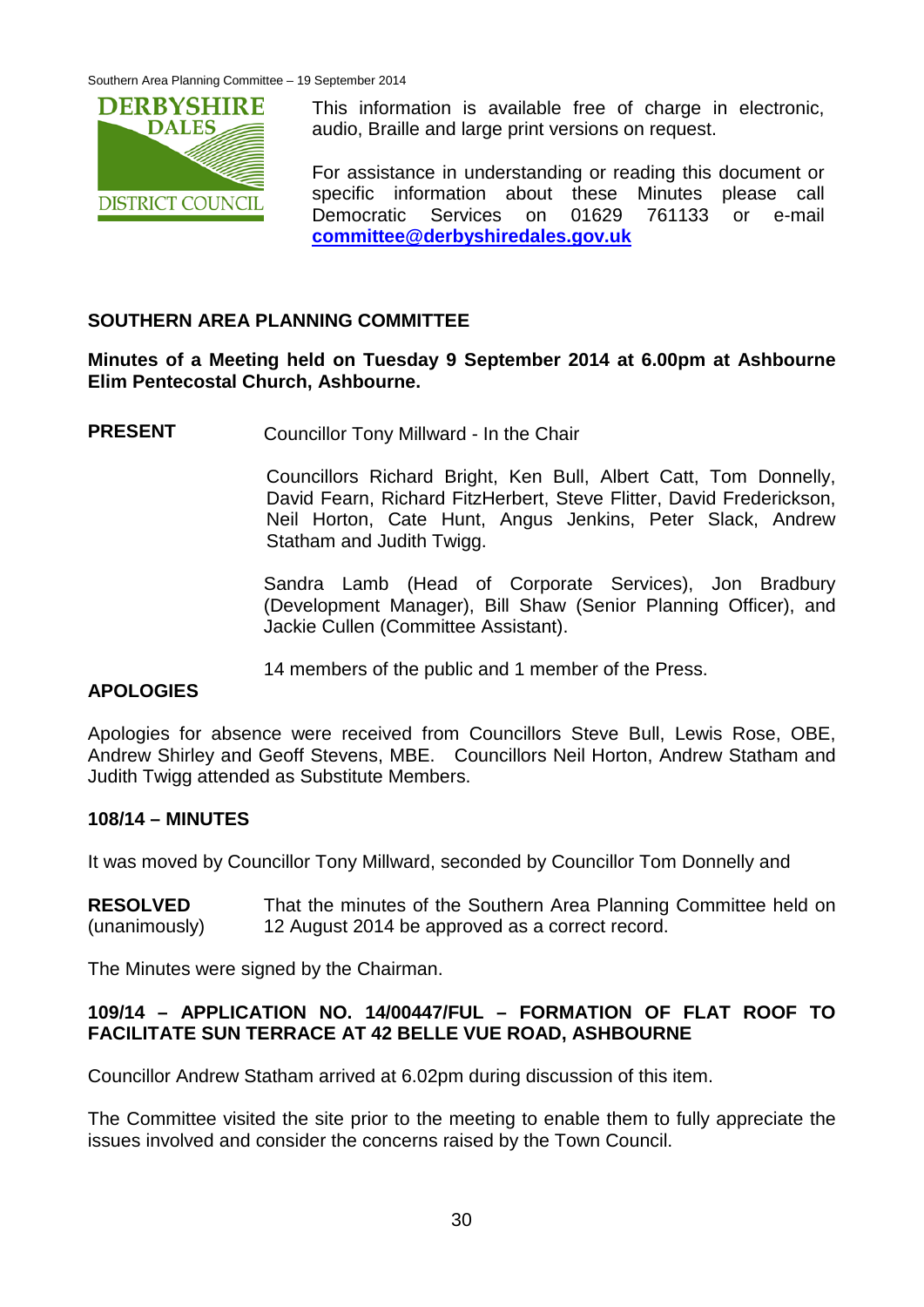Southern Area Planning Committee – 19 September 2014

In accordance with the procedure for public participation, Councillor Ian Bates, representing Ashbourne Town Council, spoke against the application.

It was moved by Councillor Tony Millward, seconded by Councillor Peter Slack and

| <b>RESOLVED</b> | That planning permission be granted subject to the condition set out |
|-----------------|----------------------------------------------------------------------|
|                 | in the report.                                                       |

#### **Voting**:

| For         | 12 |
|-------------|----|
| Against     | 2  |
| Abstentions | O  |

#### **110/14 - APPLICATION NO. 13/00263/OUT – ERECTION OF AGRICULTURAL WORKER'S DWELLING AND ASSOCIATED ACCESS (OUTLINE) AT BROOK FARM, ATLOW**

Councillor Angus Jenkins arrived at 6.10pm during discussion of this item.

The Committee visited the site prior to the meeting to enable them to fully appreciate the issues involved.

In accordance with the procedure for public participation, Suzanna Monteith, representing Atlow Parish Council and Mr Richard Piggott, Agent, spoke in favour of the application.

It was moved by Councillor Albert Catt, seconded by Councillor Judith Twigg and

**RESOLVED** That planning permission be granted, subject to an agricultural tie, and other appropriate conditions.

> Reason: The application has demonstrated the need for a second agricultural worker's dwelling to serve the needs of the existing farming operation.

| voting: |  |
|---------|--|
| For     |  |

**Voting:**

| Against     | 4 |
|-------------|---|
| Abstentions |   |

11

### **111/14 - APPLICATION NO. 14/00401/FUL – ERECTION OF AGRICULTURAL STORAGE BUILDING AT NETHERFIELDS, MERCASTON**

Councillor David Fearn left at 6.18pm prior to discussion of this item.

The Committee visited the site prior to the meeting to enable them to fully appreciate the issues involved.

In accordance with the procedure for public participation, Mr Chris Hutchinson, Applicant, spoke in favour of the Application.

Correspondence received after publication of the Agenda was circulated at the meeting.